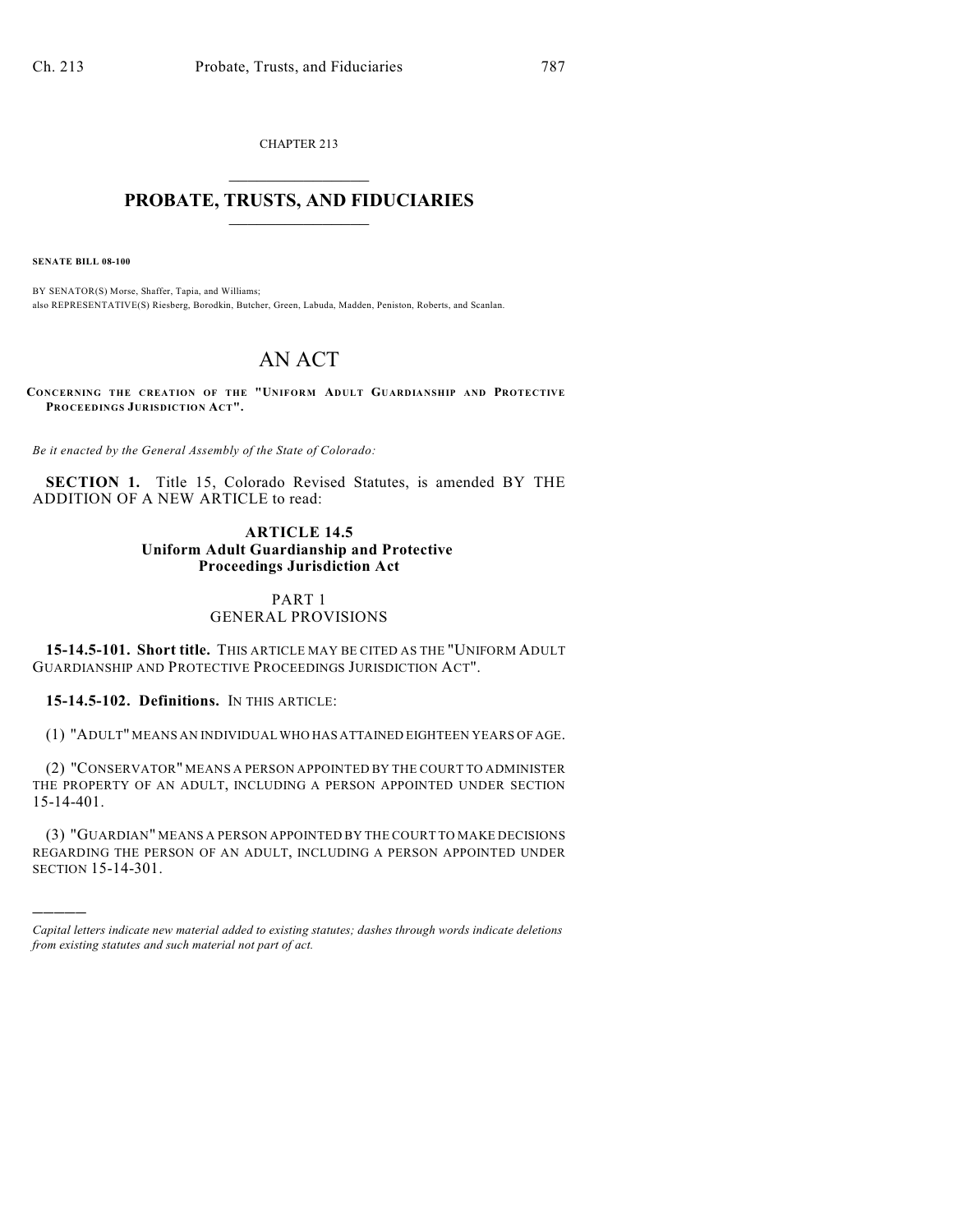(4) "GUARDIANSHIP ORDER" MEANS AN ORDER APPOINTING A GUARDIAN.

(5) "GUARDIANSHIP PROCEEDING" MEANS A JUDICIAL PROCEEDING IN WHICH AN ORDER FOR THE APPOINTMENT OF A GUARDIAN IS SOUGHT OR HAS BEEN ISSUED.

(6) "INCAPACITATED PERSON" MEANS AN ADULT FOR WHOM A GUARDIAN HAS BEEN APPOINTED.

(7) "PARTY" MEANS THE RESPONDENT, PETITIONER, GUARDIAN, CONSERVATOR, OR ANY OTHER PERSON ALLOWED BY THE COURT TO PARTICIPATE IN A GUARDIANSHIP OR PROTECTIVE PROCEEDING.

(8) "PERSON," EXCEPT IN THE TERM INCAPACITATED PERSON OR PROTECTED PERSON, MEANS AN INDIVIDUAL, CORPORATION, BUSINESS TRUST, ESTATE, TRUST, PARTNERSHIP, LIMITED LIABILITY COMPANY, ASSOCIATION, JOINT VENTURE, PUBLIC CORPORATION, GOVERNMENT OR GOVERNMENTAL SUBDIVISION, AGENCY, OR INSTRUMENTALITY, OR ANY OTHER LEGAL OR COMMERCIAL ENTITY.

(9) "PROTECTED PERSON" MEANS AN ADULT FOR WHOM A PROTECTIVE ORDER HAS BEEN ISSUED.

(10) "PROTECTIVE ORDER" MEANS AN ORDER APPOINTING A CONSERVATOR OR OTHER ORDER RELATED TO MANAGEMENT OF AN ADULT'S PROPERTY.

(11) "PROTECTIVE PROCEEDING" MEANS A JUDICIAL PROCEEDING IN WHICH A PROTECTIVE ORDER IS SOUGHT OR HAS BEEN ISSUED.

(12) "RECORD" MEANS INFORMATION THAT IS INSCRIBED ON A TANGIBLE MEDIUM OR THAT IS STORED IN AN ELECTRONIC OR OTHER MEDIUM AND IS RETRIEVABLE IN PERCEIVABLE FORM.

(13) "RESPONDENT" MEANS AN ADULT FOR WHOM A PROTECTIVE ORDER OR THE APPOINTMENT OF A GUARDIAN IS SOUGHT.

(14) "STATE" MEANS A STATE OF THE UNITED STATES, THE DISTRICT OF COLUMBIA, PUERTO RICO, THE UNITED STATES VIRGIN ISLANDS, A FEDERALLY RECOGNIZED INDIAN TRIBE, OR ANY TERRITORY OR INSULAR POSSESSION SUBJECT TO THE JURISDICTION OF THE UNITED STATES.

**15-14.5-103. International application of article.** A COURT OF THIS STATE MAY TREAT A FOREIGN COUNTRY AS IF IT WERE A STATE FOR THE PURPOSE OF APPLYING THIS PART 1 AND PARTS 2, 3, AND 5 OF THIS ARTICLE.

**15-14.5-104. Communication between courts.** (1) A COURT OF THIS STATE MAY COMMUNICATE WITH A COURT IN ANOTHER STATE CONCERNING A PROCEEDING ARISING UNDER THIS ARTICLE. THE COURT MAY ALLOW THE PARTIES TO PARTICIPATE IN THE COMMUNICATION. EXCEPT AS OTHERWISE PROVIDED IN SUBSECTION (2) OF THIS SECTION, THE COURT SHALL MAKE A RECORD OF THE COMMUNICATION. THE RECORD MAY BE LIMITED TO THE FACT THAT THE COMMUNICATION OCCURRED.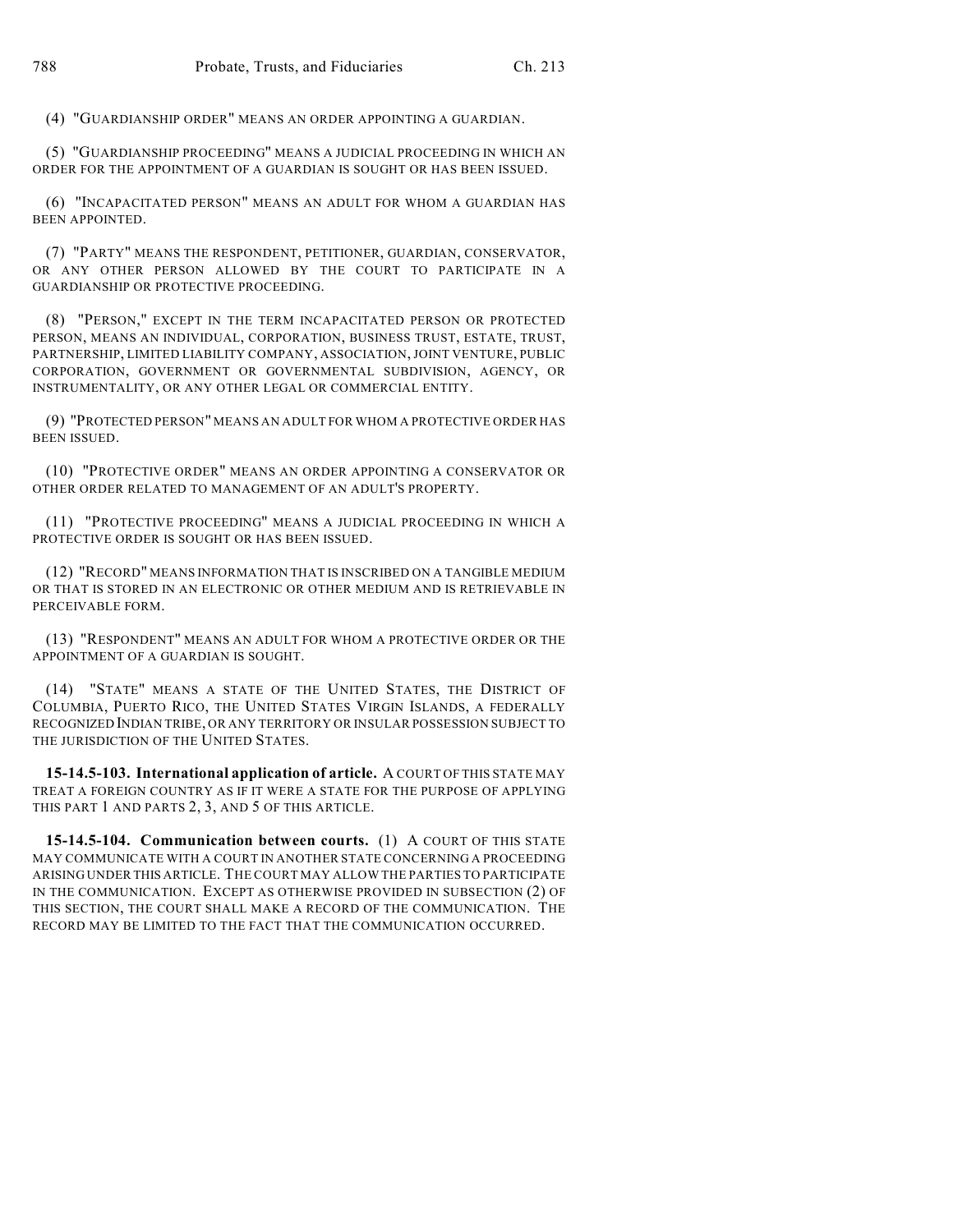(2) COURTS MAY COMMUNICATE CONCERNING SCHEDULES, CALENDARS, COURT RECORDS, AND OTHER ADMINISTRATIVE MATTERS WITHOUT MAKING A RECORD.

**15-14.5-105. Cooperation between courts.** (1) IN A GUARDIANSHIP OR PROTECTIVE PROCEEDING IN THIS STATE, A COURT OF THIS STATE MAY REQUEST THE APPROPRIATE COURT OF ANOTHER STATE TO DO ANY OF THE FOLLOWING:

(a) HOLD AN EVIDENTIARY HEARING;

(b) ORDER A PERSON IN THAT STATE TO PRODUCE EVIDENCE OR GIVE TESTIMONY PURSUANT TO PROCEDURES OF THAT STATE;

(c) ORDER THAT AN EVALUATION OR ASSESSMENT BE MADE OF THE RESPONDENT;

(d) ORDER ANY APPROPRIATE INVESTIGATION OF A PERSON INVOLVED IN A PROCEEDING;

(e) FORWARD TO THE COURT OF THIS STATE A CERTIFIED COPY OF THE TRANSCRIPT OR OTHER RECORD OF A HEARING UNDER PARAGRAPH (a) OF THIS SUBSECTION (1) OR ANY OTHER PROCEEDING, ANY EVIDENCE OTHERWISE PRODUCED UNDER PARAGRAPH (b) OF THIS SUBSECTION (1), AND ANY EVALUATION OR ASSESSMENT PREPARED IN COMPLIANCE WITH AN ORDER UNDER PARAGRAPH (c) OR (d) OF THIS SUBSECTION (1);

(f) ISSUE ANY ORDER NECESSARY TO ASSURE THE APPEARANCE IN THE PROCEEDING OF A PERSON WHOSE PRESENCE IS NECESSARY FOR THE COURT TO MAKE A DETERMINATION, INCLUDING THE RESPONDENT OR THE INCAPACITATED OR PROTECTED PERSON;

(g) ISSUE AN ORDER AUTHORIZING THE RELEASE OF MEDICAL, FINANCIAL, CRIMINAL, OR OTHER RELEVANT INFORMATION IN THAT STATE, INCLUDING PROTECTED HEALTH INFORMATION AS DEFINED IN 45 CFR 164.504, AS AMENDED.

(2) IF A COURT OF ANOTHER STATE IN WHICH A GUARDIANSHIP OR PROTECTIVE PROCEEDING IS PENDING REQUESTS ASSISTANCE OF THE KIND PROVIDED IN SUBSECTION (1) OF THIS SECTION, A COURT OF THIS STATE HAS JURISDICTION FOR THE LIMITED PURPOSE OF GRANTING THE REQUEST OR MAKING REASONABLE EFFORTS TO COMPLY WITH THE REQUEST.

**15-14.5-106. Taking testimony in another state.** (1) IN A GUARDIANSHIP OR PROTECTIVE PROCEEDING, IN ADDITION TO OTHER PROCEDURES THAT MAY BE AVAILABLE, TESTIMONY OF A WITNESS WHO IS LOCATED IN ANOTHER STATE MAY BE OFFERED BY DEPOSITION OR OTHER MEANS ALLOWABLE IN THIS STATE FOR TESTIMONY TAKEN IN ANOTHER STATE. THE COURT ON ITS OWN MOTION MAY ORDER THAT THE TESTIMONY OF A WITNESS BE TAKEN IN ANOTHER STATE AND MAY PRESCRIBE THE MANNER IN WHICH AND THE TERMS UPON WHICH THE TESTIMONY IS TO BE TAKEN.

(2) IN A GUARDIANSHIP OR PROTECTIVE PROCEEDING, A COURT IN THIS STATE MAY PERMIT A WITNESS LOCATED IN ANOTHER STATE TO BE DEPOSED OR TO TESTIFY BY TELEPHONE OR AUDIOVISUAL OR OTHER ELECTRONIC MEANS. A COURT OF THIS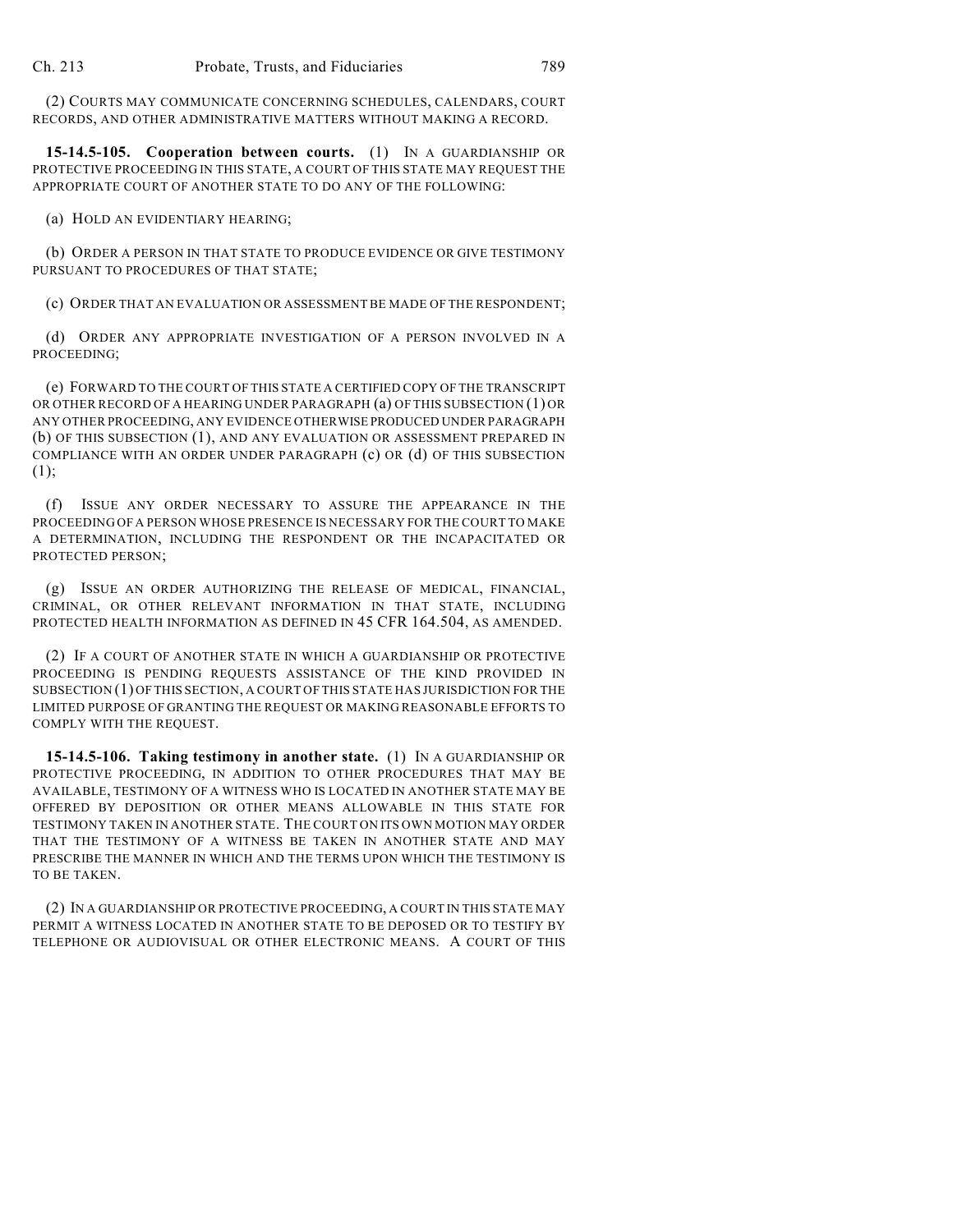STATE SHALL COOPERATE WITH THE COURT OF THE OTHER STATE IN DESIGNATING AN APPROPRIATE LOCATION FOR THE DEPOSITION OR TESTIMONY.

(3) DOCUMENTARY EVIDENCE TRANSMITTED FROM ANOTHER STATE TO A COURT OF THIS STATE BY TECHNOLOGICAL MEANS THAT DO NOT PRODUCE AN ORIGINAL WRITING MAY NOT BE EXCLUDED FROM EVIDENCE ON AN OBJECTION BASED ON THE BEST EVIDENCE RULE.

#### PART 2 JURISDICTION

#### **15-14.5-201. Definitions - significant connection factors.** (1) IN THIS PART 2:

(a) "EMERGENCY" MEANS A CIRCUMSTANCE THAT LIKELY WILL RESULT IN SUBSTANTIAL HARM TO A RESPONDENT'S HEALTH, SAFETY, OR WELFARE, AND FOR WHICH THE APPOINTMENT OF A GUARDIAN IS NECESSARY BECAUSE NO OTHER PERSON HAS AUTHORITY AND IS WILLING TO ACT ON THE RESPONDENT'S BEHALF.

(b) "HOME STATE" MEANS THE STATE IN WHICH THE RESPONDENT WAS PHYSICALLY PRESENT, INCLUDING ANY PERIOD OF TEMPORARY ABSENCE, FOR AT LEAST SIX CONSECUTIVE MONTHS IMMEDIATELY BEFORE THE FILING OF A PETITION FOR A PROTECTIVE ORDER OR THE APPOINTMENT OF A GUARDIAN; OR IF NONE, THE STATE IN WHICH THE RESPONDENT WAS PHYSICALLY PRESENT, INCLUDING ANY PERIOD OF TEMPORARY ABSENCE, FOR AT LEAST SIX CONSECUTIVE MONTHS ENDING WITHIN THE SIX MONTHS PRIOR TO THE FILING OF THE PETITION.

(c) "SIGNIFICANT-CONNECTION STATE" MEANS A STATE, OTHER THAN THE HOME STATE, WITH WHICH A RESPONDENT HAS A SIGNIFICANT CONNECTION OTHER THAN MERE PHYSICAL PRESENCE AND IN WHICH SUBSTANTIAL EVIDENCE CONCERNING THE RESPONDENT IS AVAILABLE.

(2) IN DETERMINING UNDER SECTIONS 15-14.5-203 AND 15-14.5-301(5) WHETHER A RESPONDENT HAS A SIGNIFICANT CONNECTION WITH A PARTICULAR STATE, THE COURT SHALL CONSIDER:

(a) THE LOCATION OF THE RESPONDENT'S FAMILY AND OTHER PERSONS REQUIRED TO BE NOTIFIED OF THE GUARDIANSHIP OR PROTECTIVE PROCEEDING;

(b) THE LENGTH OF TIME THE RESPONDENT AT ANY TIME WAS PHYSICALLY PRESENT IN THE STATE AND THE DURATION OF ANY ABSENCE:

(c) THE LOCATION OF THE RESPONDENT'S PROPERTY; AND

(d) THE EXTENT TO WHICH THE RESPONDENT HAS TIES TO THE STATE SUCH AS VOTING REGISTRATION, STATE OR LOCAL TAX RETURN FILING, VEHICLE REGISTRATION, DRIVER'S LICENSE, SOCIAL RELATIONSHIP, AND RECEIPT OF SERVICES.

**15-14.5-202. Exclusive basis.** THIS PART 2 PROVIDES THE EXCLUSIVE JURISDICTIONAL BASIS FOR A COURT OF THIS STATE TO APPOINT A GUARDIAN OR ISSUE A PROTECTIVE ORDER FOR AN ADULT.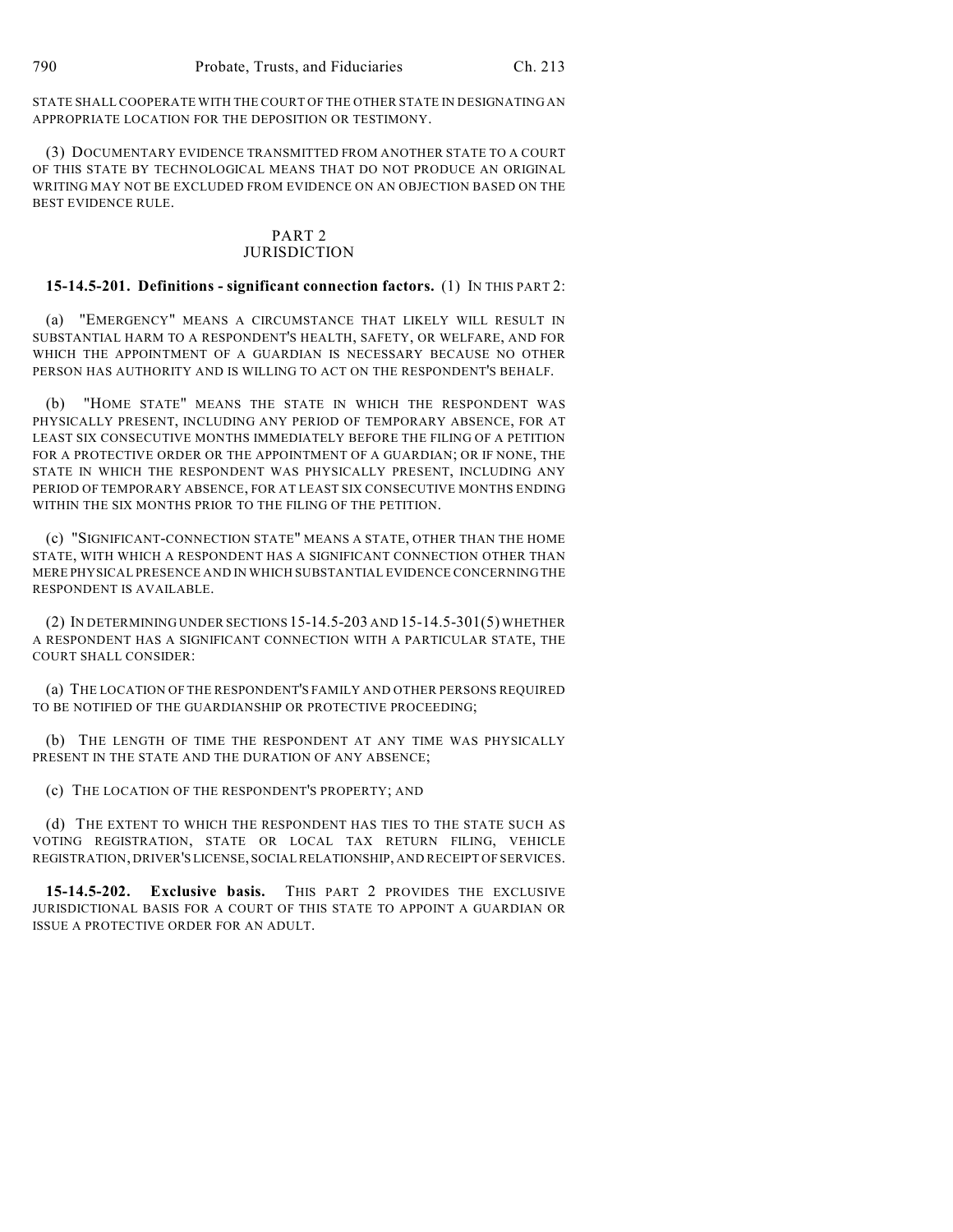**15-14.5-203. Jurisdiction.** (1) A COURT OF THIS STATE HAS JURISDICTION TO APPOINT A GUARDIAN OR ISSUE A PROTECTIVE ORDER FOR A RESPONDENT IF:

(a) THIS STATE IS THE RESPONDENT'S HOME STATE;

(b) ON THE DATE THE PETITION IS FILED, THIS STATE IS A SIGNIFICANT-CONNECTION STATE AND:

(I) THE RESPONDENT DOES NOT HAVE A HOME STATE OR A COURT OF THE RESPONDENT'S HOME STATE HAS DECLINED TO EXERCISE JURISDICTION BECAUSE THIS STATE IS A MORE APPROPRIATE FORUM; OR

(II) THE RESPONDENT HAS A HOME STATE, A PETITION FOR AN APPOINTMENT OR ORDER IS NOT PENDING IN A COURT OF THAT STATE OR ANOTHER SIGNIFICANT-CONNECTION STATE, AND, BEFORE THE COURT MAKES THE APPOINTMENT OR ISSUES THE ORDER:

(A) A PETITION FOR AN APPOINTMENT OR ORDER IS NOT FILED IN THE RESPONDENT'S HOME STATE;

(B) AN OBJECTION TO THE COURT'S JURISDICTION IS NOT FILED BY A PERSON REQUIRED TO BE NOTIFIED OF THE PROCEEDING; AND

(C) THE COURT IN THIS STATE CONCLUDES THAT IT IS AN APPROPRIATE FORUM UNDER THE FACTORS SET FORTH IN SECTION 15-14.5-206;

(c) THIS STATE DOES NOT HAVE JURISDICTION UNDER EITHER PARAGRAPH (a) OR (b) OF THIS SUBSECTION (1), THE RESPONDENT'S HOME STATE AND ALL SIGNIFICANT-CONNECTION STATES HAVE DECLINED TO EXERCISE JURISDICTION BECAUSE THIS STATE IS THE MORE APPROPRIATE FORUM, AND JURISDICTION IN THIS STATE IS CONSISTENT WITH THE CONSTITUTIONS OF THIS STATE AND THE UNITED STATES; OR

(d) THE REQUIREMENTS FOR SPECIAL JURISDICTION UNDER SECTION 15-14.5-204 ARE MET.

**15-14.5-204. Special jurisdiction.** (1) A COURT OF THIS STATE LACKING JURISDICTION UNDER SECTION 15-14.5-203 HAS SPECIAL JURISDICTION TO DO ANY OF THE FOLLOWING:

(a) APPOINT A GUARDIAN IN AN EMERGENCY FOR A TERM NOT EXCEEDING SIXTY DAYS FOR A RESPONDENT WHO IS PHYSICALLY PRESENT IN THIS STATE;

(b) ISSUE A PROTECTIVE ORDER WITH RESPECT TO REAL OR TANGIBLE PERSONAL PROPERTY LOCATED IN THIS STATE;

(c) APPOINT A GUARDIAN OR CONSERVATOR FOR AN INCAPACITATED OR PROTECTED PERSON FOR WHOM A PROVISIONAL ORDER TO TRANSFER THE PROCEEDING FROM ANOTHER STATE HAS BEEN ISSUED UNDER PROCEDURES SIMILAR TO SECTION 15-14.5-301.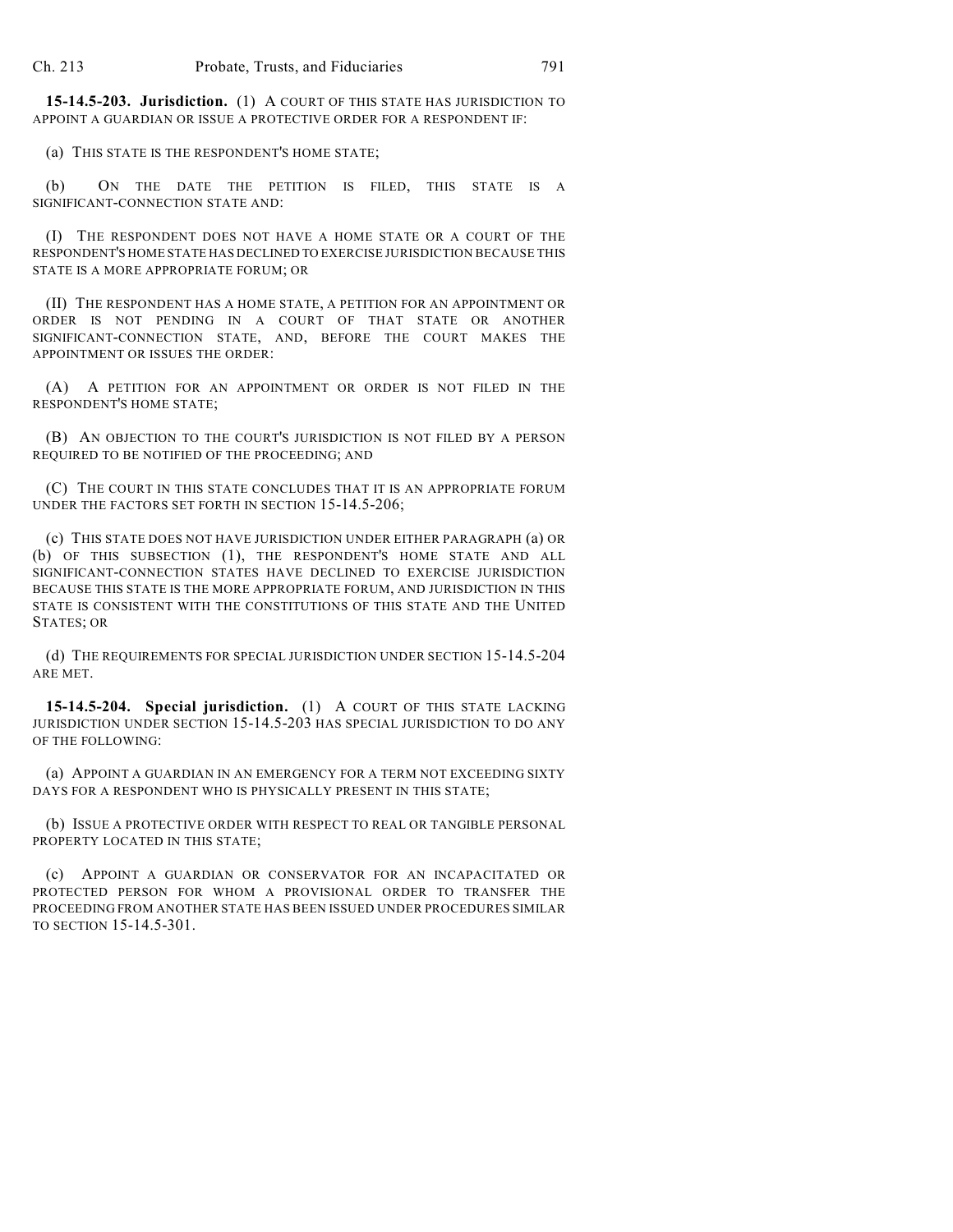(2) IF A PETITION FOR THE APPOINTMENT OF A GUARDIAN IN AN EMERGENCY IS BROUGHT IN THIS STATE AND THIS STATE WAS NOT THE RESPONDENT'S HOME STATE ON THE DATE THE PETITION WAS FILED, THE COURT SHALL DISMISS THE PROCEEDING AT THE REQUEST OF THE COURT OF THE HOME STATE, IF ANY, WHETHER DISMISSAL IS REQUESTED BEFORE OR AFTER THE EMERGENCY APPOINTMENT.

**15-14.5-205. Exclusive and continuing jurisdiction.** EXCEPT AS OTHERWISE PROVIDED IN SECTION 15-14.5-204, A COURT THAT HAS APPOINTED A GUARDIAN OR ISSUED A PROTECTIVE ORDER CONSISTENT WITH THIS ARTICLE HAS EXCLUSIVE AND CONTINUING JURISDICTION OVER THE PROCEEDING UNTIL IT IS TERMINATED BY THE COURT OR THE APPOINTMENT OR ORDER EXPIRES BY ITS OWN TERMS.

**15-14.5-206. Appropriate forum.** (1) A COURT OF THIS STATE HAVING JURISDICTION UNDER SECTION 15-14.5-203 TO APPOINT A GUARDIAN OR ISSUE A PROTECTIVE ORDER MAY DECLINE TO EXERCISE ITS JURISDICTION IF IT DETERMINES AT ANY TIME THAT A COURT OF ANOTHER STATE IS A MORE APPROPRIATE FORUM.

(2) IF A COURT OF THIS STATE DECLINES TO EXERCISE ITS JURISDICTION UNDER SUBSECTION (1) OF THIS SECTION, IT SHALL EITHER DISMISS OR STAY THE PROCEEDING. THE COURT MAY IMPOSE ANY CONDITION THE COURT CONSIDERS JUST AND PROPER, INCLUDING THE CONDITION THAT A PETITION FOR THE APPOINTMENT OF A GUARDIAN OR ISSUANCE OF A PROTECTIVE ORDER BE FILED PROMPTLY IN ANOTHER STATE.

(3) IN DETERMINING WHETHER IT IS AN APPROPRIATE FORUM, THE COURT SHALL CONSIDER ALL RELEVANT FACTORS, INCLUDING:

(a) ANY EXPRESSED PREFERENCE OF THE RESPONDENT;

(b) WHETHER ABUSE, NEGLECT, OR EXPLOITATION OF THE RESPONDENT HAS OCCURRED OR IS LIKELY TO OCCUR AND WHICH STATE COULD BEST PROTECT THE RESPONDENT FROM THE ABUSE, NEGLECT, OR EXPLOITATION;

(c) THE LENGTH OF TIME THE RESPONDENT WAS PHYSICALLY PRESENT IN OR WAS A LEGAL RESIDENT OF THIS OR ANOTHER STATE;

(d) THE DISTANCE OF THE RESPONDENT FROM THE COURT IN EACH STATE;

(e) THE FINANCIAL CIRCUMSTANCES OF THE RESPONDENT'S ESTATE;

(f) THE NATURE AND LOCATION OF THE EVIDENCE;

(g) THE ABILITY OF THE COURT IN EACH STATE TO DECIDE THE ISSUE EXPEDITIOUSLY AND THE PROCEDURES NECESSARY TO PRESENT EVIDENCE;

(h) THE FAMILIARITY OF THE COURT OF EACH STATE WITH THE FACTS AND ISSUES IN THE PROCEEDING; AND

(i) IF AN APPOINTMENT WERE MADE, THE COURT'S ABILITY TO MONITOR THE CONDUCT OF THE GUARDIAN OR CONSERVATOR.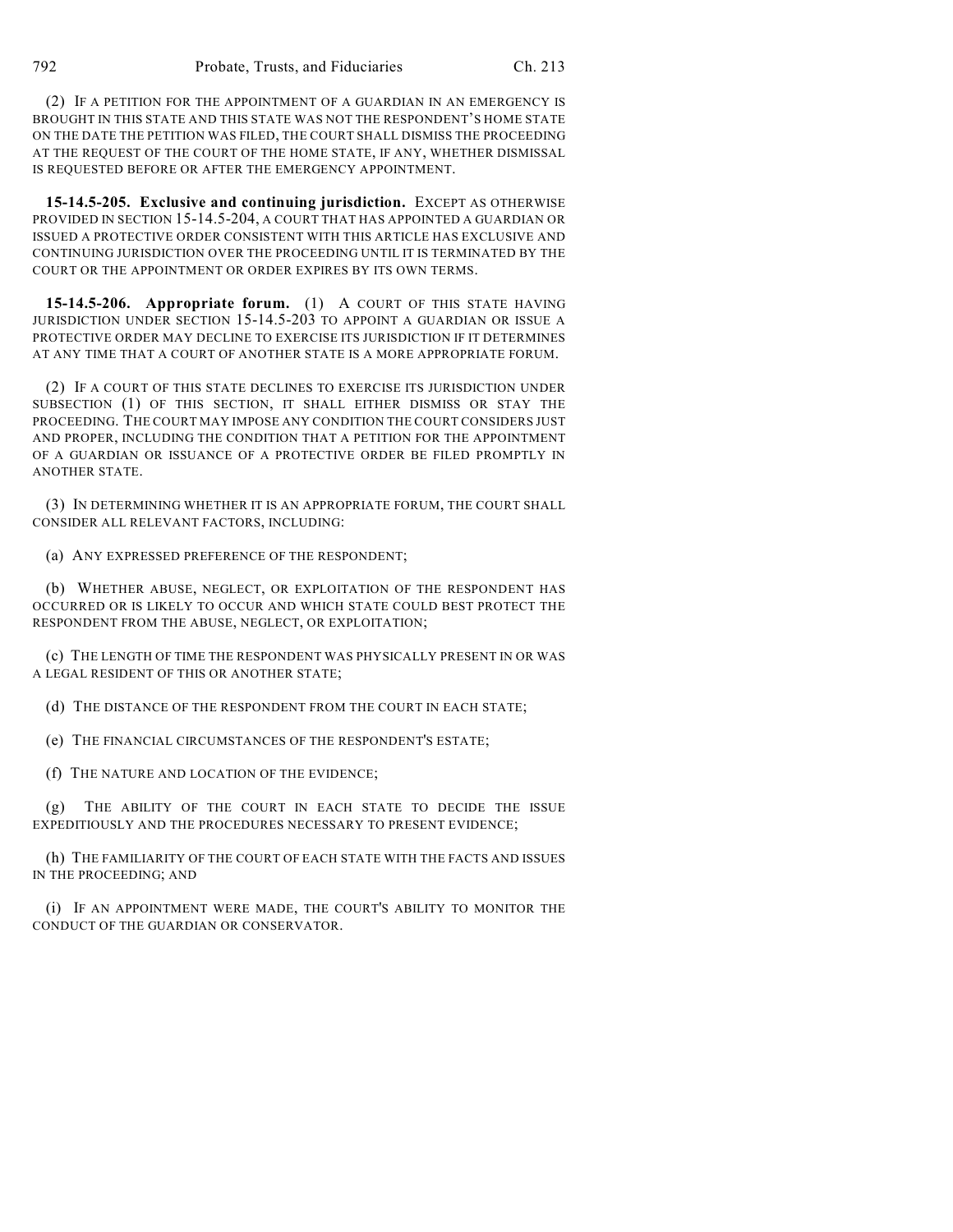**15-14.5-207. Jurisdiction declined by reason of conduct.** (1) IF AT ANY TIME A COURT OF THIS STATE DETERMINES THAT IT ACQUIRED JURISDICTION TO APPOINT A GUARDIAN OR ISSUE A PROTECTIVE ORDER BECAUSE OF UNJUSTIFIABLE CONDUCT, THE COURT MAY:

(a) DECLINE TO EXERCISE JURISDICTION;

(b) EXERCISE JURISDICTION FOR THE LIMITED PURPOSE OF FASHIONING AN APPROPRIATE REMEDY TO ENSURE THE HEALTH, SAFETY, AND WELFARE OF THE RESPONDENT OR THE PROTECTION OF THE RESPONDENT'S PROPERTY OR PREVENT A REPETITION OF THE UNJUSTIFIABLE CONDUCT, INCLUDING STAYING THE PROCEEDING UNTIL A PETITION FOR THE APPOINTMENT OF A GUARDIAN OR ISSUANCE OF A PROTECTIVE ORDER IS FILED IN A COURT OF ANOTHER STATE HAVING JURISDICTION; OR

(c) CONTINUE TO EXERCISE JURISDICTION AFTER CONSIDERING:

(I) THE EXTENT TO WHICH THE RESPONDENT AND ALL PERSONS REQUIRED TO BE NOTIFIED OF THE PROCEEDINGS HAVE ACQUIESCED IN THE EXERCISE OF THE COURT'S JURISDICTION;

(II) WHETHER IT IS A MORE APPROPRIATE FORUM THAN THE COURT OF ANY OTHER STATE UNDER THE FACTORS SET FORTH IN SECTION 15-14.5-206 (3); AND

(III) WHETHER THE COURT OF ANY OTHER STATE WOULD HAVE JURISDICTION UNDER FACTUAL CIRCUMSTANCES IN SUBSTANTIAL CONFORMITY WITH THE JURISDICTIONAL STANDARDS OF SECTION 15-14.5-203.

(2) IF A COURT OF THIS STATE DETERMINES THAT IT ACQUIRED JURISDICTION TO APPOINT A GUARDIAN OR ISSUE A PROTECTIVE ORDER BECAUSE A PARTY SEEKING TO INVOKE ITS JURISDICTION ENGAGED IN UNJUSTIFIABLE CONDUCT, IT MAY ASSESS AGAINST THAT PARTY NECESSARY AND REASONABLE EXPENSES, INCLUDING ATTORNEY'S FEES, INVESTIGATIVE FEES, COURT COSTS, COMMUNICATION EXPENSES, WITNESS FEES AND EXPENSES, AND TRAVEL EXPENSES. THE COURT MAY NOT ASSESS FEES, COSTS, OR EXPENSES OF ANY KIND AGAINST THIS STATE OR A GOVERNMENTAL SUBDIVISION, AGENCY, OR INSTRUMENTALITY OF THIS STATE UNLESS AUTHORIZED BY LAW OTHER THAN THIS ARTICLE.

**15-14.5-208. Notice of proceeding.** IF A PETITION FOR THE APPOINTMENT OF A GUARDIAN OR ISSUANCE OF A PROTECTIVE ORDER IS BROUGHT IN THIS STATE AND THIS STATE WAS NOT THE RESPONDENT'S HOME STATE ON THE DATE THE PETITION WAS FILED, IN ADDITION TO COMPLYING WITH THE NOTICE REQUIREMENTS OF THIS STATE, NOTICE OF THE PETITION MUST BE GIVEN TO THOSE PERSONS WHO WOULD BE ENTITLED TO NOTICE OF THE PETITION IF A PROCEEDING WERE BROUGHT IN THE RESPONDENT'S HOME STATE. THE NOTICE MUST BE GIVEN IN THE SAME MANNER AS NOTICE IS REQUIRED TO BE GIVEN IN THIS STATE.

**15-14.5-209. Proceedings in more than one state.** (1) EXCEPT FOR A PETITION FOR THE APPOINTMENT OF A GUARDIAN IN AN EMERGENCY OR ISSUANCE OF A PROTECTIVE ORDER LIMITED TO PROPERTY LOCATED IN THIS STATE UNDER SECTION 15-14.5-204 (1) (a) OR (1) (b), IF A PETITION FOR THE APPOINTMENT OF A GUARDIAN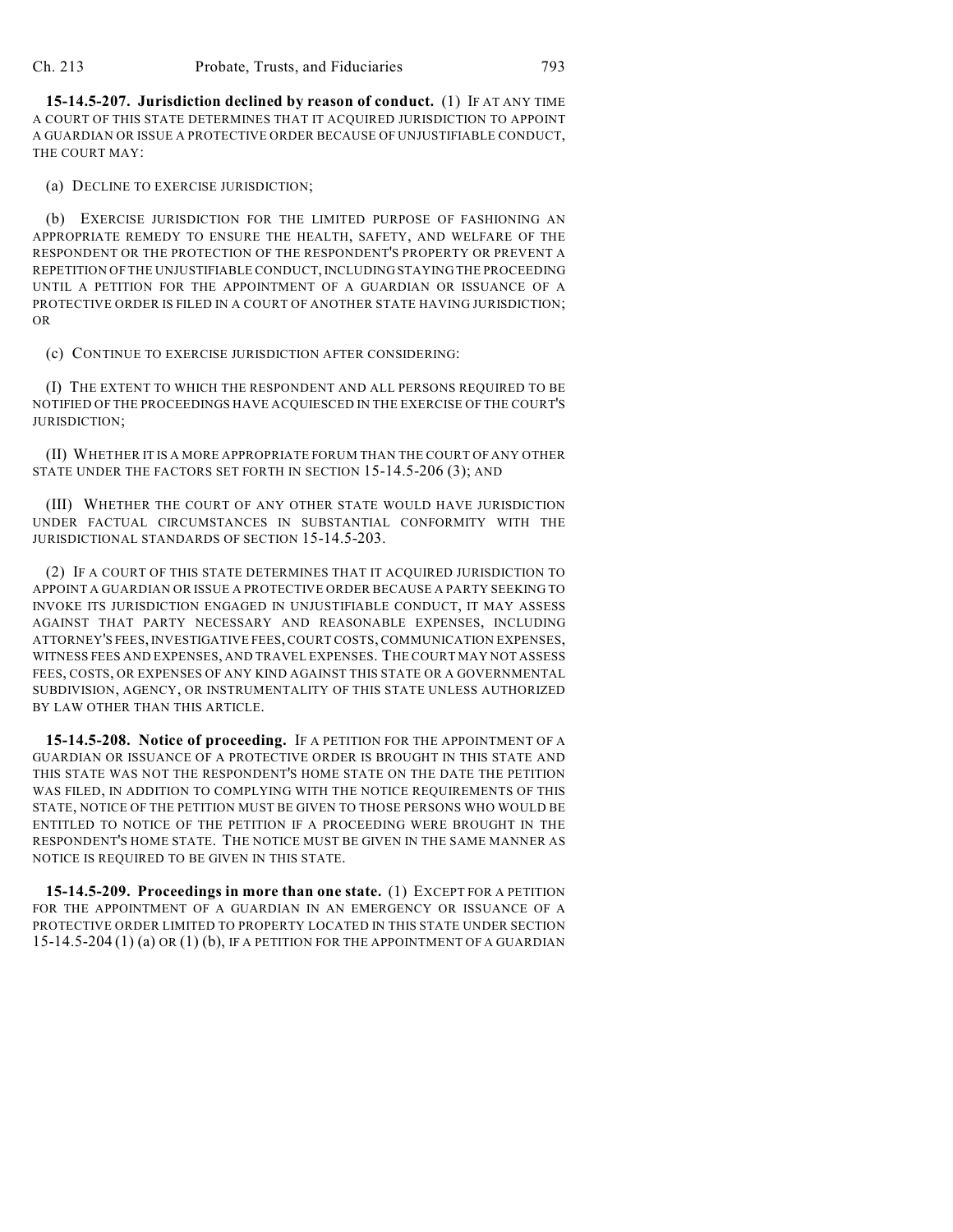OR ISSUANCE OF A PROTECTIVE ORDER IS FILED IN THIS STATE AND IN ANOTHER STATE AND NEITHER PETITION HAS BEEN DISMISSED OR WITHDRAWN, THE FOLLOWING RULES APPLY:

(a) IF THE COURT IN THIS STATE HAS JURISDICTION UNDER SECTION 15-14.5-203, IT MAY PROCEED WITH THE CASE UNLESS A COURT IN ANOTHER STATE ACQUIRES JURISDICTION UNDER PROVISIONS SIMILAR TO SECTION 15-14.5-203 BEFORE THE APPOINTMENT OR ISSUANCE OF THE ORDER.

(b) IF THE COURT IN THIS STATE DOES NOT HAVE JURISDICTION UNDER SECTION 15-14.5-203, WHETHER AT THE TIME THE PETITION IS FILED OR AT ANY TIME BEFORE THE APPOINTMENT OR ISSUANCE OF THE ORDER, THE COURT SHALL STAY THE PROCEEDING AND COMMUNICATE WITH THE COURT IN THE OTHER STATE. IF THE COURT IN THE OTHER STATE HAS JURISDICTION, THE COURT IN THIS STATE SHALL DISMISS THE PETITION UNLESS THE COURT IN THE OTHER STATE DETERMINES THAT THE COURT IN THIS STATE IS A MORE APPROPRIATE FORUM.

#### PART 3 TRANSFER OF GUARDIANSHIP OR CONSERVATORSHIP

**15-14.5-301. Transfer of guardianship or conservatorship to another state.** (1) A GUARDIAN OR CONSERVATOR APPOINTED IN THIS STATE MAY PETITION THE COURT TO TRANSFER THE GUARDIANSHIP OR CONSERVATORSHIP TO ANOTHER STATE.

(2) NOTICE OF A PETITION UNDER SUBSECTION (1) OF THIS SECTION MUST BE GIVEN TO THE PERSONS THAT WOULD BE ENTITLED TO NOTICE OF A PETITION IN THIS STATE FOR THE APPOINTMENT OF A GUARDIAN OR CONSERVATOR.

(3) ON THE COURT'S OWN MOTION OR ON REQUEST OF THE GUARDIAN OR CONSERVATOR, THE INCAPACITATED OR PROTECTED PERSON, OR OTHER PERSON REQUIRED TO BE NOTIFIED OF THE PETITION, THE COURT SHALL HOLD A HEARING ON A PETITION FILED PURSUANT TO SUBSECTION (1) OF THIS SECTION.

(4) THE COURT SHALL ISSUE AN ORDER PROVISIONALLY GRANTING A PETITION TO TRANSFER A GUARDIANSHIP AND SHALL DIRECT THE GUARDIAN TO PETITION FOR GUARDIANSHIP IN THE OTHER STATE IF THE COURT IS SATISFIED THAT THE GUARDIANSHIP WILL BE ACCEPTED BY THE COURT IN THE OTHER STATE AND THE COURT FINDS THAT:

(a) THE INCAPACITATED PERSON IS PHYSICALLY PRESENT IN OR IS REASONABLY EXPECTED TO MOVE PERMANENTLY TO THE OTHER STATE;

(b) AN OBJECTION TO THE TRANSFER HAS NOT BEEN MADE OR, IF AN OBJECTION HAS BEEN MADE, THE OBJECTOR HAS NOT ESTABLISHED THAT THE TRANSFER WOULD BE CONTRARY TO THE INTERESTS OF THE INCAPACITATED PERSON; AND

(c) PLANS FOR CARE AND SERVICES FOR THE INCAPACITATED PERSON IN THE OTHER STATE ARE REASONABLE AND SUFFICIENT.

(5) THE COURT SHALL ISSUE A PROVISIONAL ORDER GRANTING A PETITION TO TRANSFER A CONSERVATORSHIP AND SHALL DIRECT THE CONSERVATOR TO PETITION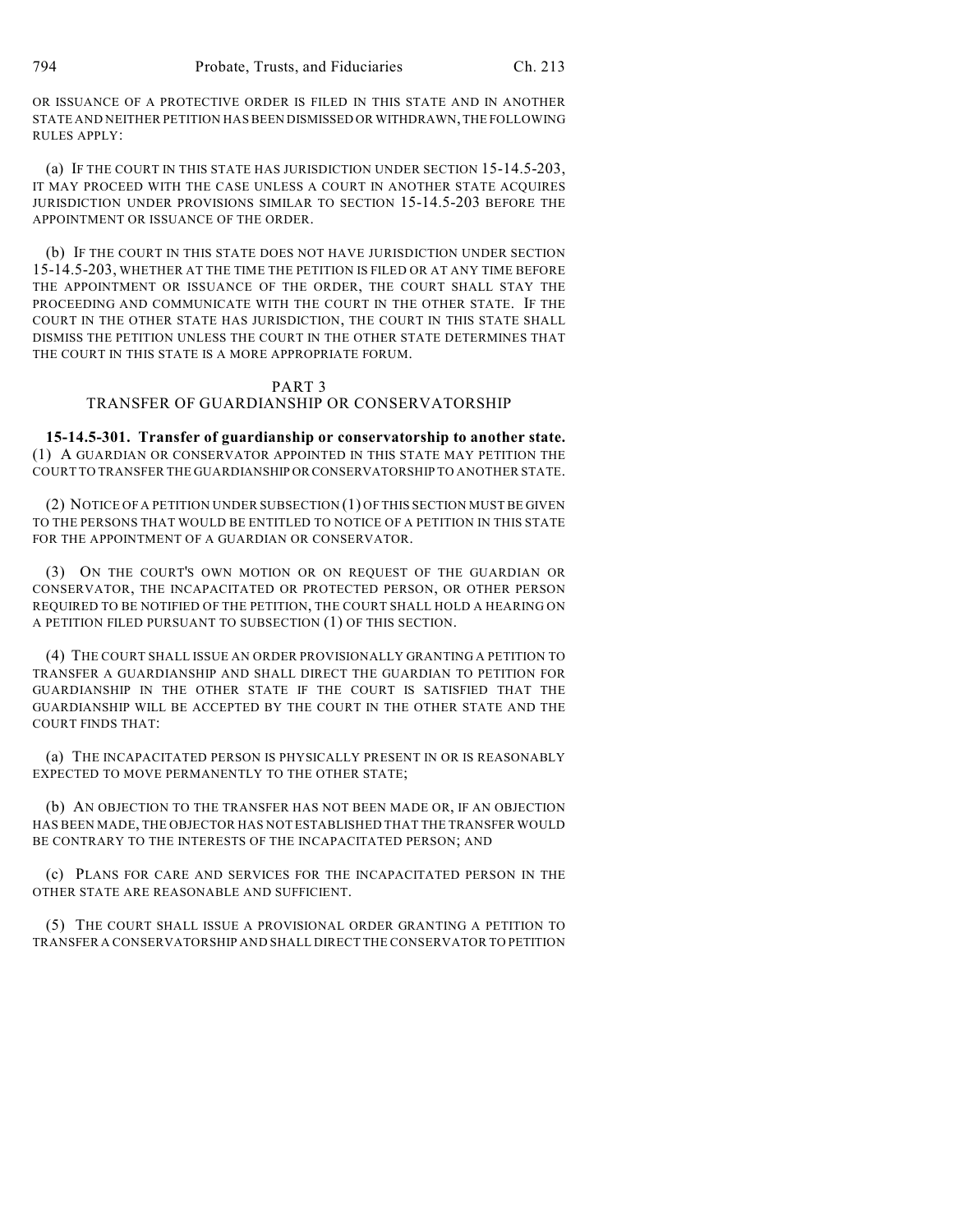FOR CONSERVATORSHIP IN THE OTHER STATE IF THE COURT IS SATISFIED THAT THE CONSERVATORSHIP WILL BE ACCEPTED BY THE COURT OF THE OTHER STATE AND THE COURT FINDS THAT:

(a) THE PROTECTED PERSON IS PHYSICALLY PRESENT IN OR IS REASONABLY EXPECTED TO MOVE PERMANENTLY TO THE OTHER STATE, OR THE PROTECTED PERSON HAS A SIGNIFICANT CONNECTION TO THE OTHER STATE CONSIDERING THE FACTORS IN SECTION 15-14.5-201 (2);

(b) AN OBJECTION TO THE TRANSFER HAS NOT BEEN MADE OR, IF AN OBJECTION HAS BEEN MADE, THE OBJECTOR HAS NOT ESTABLISHED THAT THE TRANSFER WOULD BE CONTRARY TO THE INTERESTS OF THE PROTECTED PERSON; AND

(c) ADEQUATE ARRANGEMENTS WILL BE MADE FOR MANAGEMENT OF THE PROTECTED PERSON'S PROPERTY.

(6) THE COURT SHALL ISSUE A FINAL ORDER CONFIRMING THE TRANSFER AND TERMINATING THE GUARDIANSHIP OR CONSERVATORSHIP UPON ITS RECEIPT OF:

(a) A PROVISIONAL ORDER ACCEPTING THE PROCEEDING FROM THE COURT TO WHICH THE PROCEEDING IS TO BE TRANSFERRED WHICH IS ISSUED UNDER PROVISIONS SIMILAR TO SECTION 15-14.5-302; AND

(b) THE DOCUMENTS REQUIRED TO TERMINATE A GUARDIANSHIP OR CONSERVATORSHIP IN THIS STATE.

**15-14.5-302. Accepting guardianship or conservatorship transferred from** another state. (1) TO CONFIRM TRANSFER OF A GUARDIANSHIP OR CONSERVATORSHIP TRANSFERRED TO THIS STATE UNDER PROVISIONS SIMILAR TO SECTION 15-14.5-301, THE GUARDIAN OR CONSERVATOR MUST PETITION THE COURT IN THIS STATE TO ACCEPT THE GUARDIANSHIP OR CONSERVATORSHIP. THE PETITION MUST INCLUDE A CERTIFIED COPY OF THE OTHER STATE'S PROVISIONAL ORDER OF TRANSFER.

(2) NOTICE OF A PETITION UNDER SUBSECTION (1) OF THIS SECTION MUST BE GIVEN TO THOSE PERSONS THAT WOULD BE ENTITLED TO NOTICE IF THE PETITION WERE A PETITION FOR THE APPOINTMENT OF A GUARDIAN OR ISSUANCE OF A PROTECTIVE ORDER IN BOTH THE TRANSFERRING STATE AND THIS STATE. THE NOTICE MUST BE GIVEN IN THE SAME MANNER AS NOTICE IS REQUIRED TO BE GIVEN IN THIS STATE.

(3) ON THE COURT'S OWN MOTION OR ON REQUEST OF THE GUARDIAN OR CONSERVATOR, THE INCAPACITATED OR PROTECTED PERSON, OR OTHER PERSON REQUIRED TO BE NOTIFIED OF THE PROCEEDING, THE COURT SHALL HOLD A HEARING ON A PETITION FILED PURSUANT TO SUBSECTION (1) OF THIS SECTION.

(4) THE COURT SHALL ISSUE AN ORDER PROVISIONALLY GRANTING A PETITION FILED UNDER SUBSECTION (1) OF THIS SECTION UNLESS:

(a) AN OBJECTION IS MADE AND THE OBJECTOR ESTABLISHES THAT TRANSFER OF THE PROCEEDING WOULD BE CONTRARY TO THE INTERESTS OF THE INCAPACITATED OR PROTECTED PERSON; OR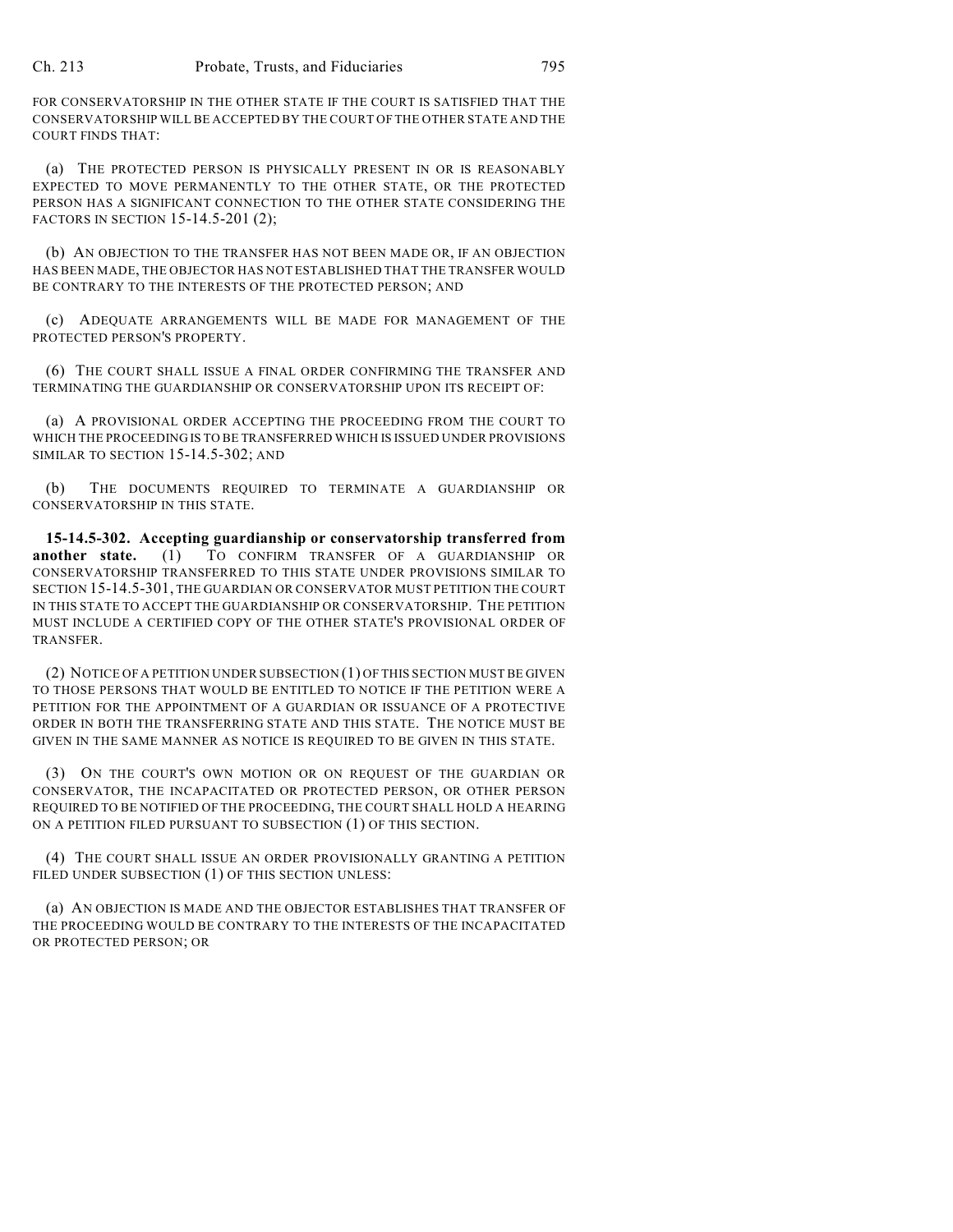(b) THE GUARDIAN OR CONSERVATOR IS INELIGIBLE FOR APPOINTMENT IN THIS STATE.

(5) THE COURT SHALL ISSUE A FINAL ORDER ACCEPTING THE PROCEEDING AND APPOINTING THE GUARDIAN OR CONSERVATOR AS GUARDIAN OR CONSERVATOR IN THIS STATE UPON ITS RECEIPT FROM THE COURT FROM WHICH THE PROCEEDING IS BEING TRANSFERRED OF A FINAL ORDER ISSUED UNDER PROVISIONS SIMILAR TO SECTION 15-14.5-301 TRANSFERRING THE PROCEEDING TO THIS STATE.

(6) NOT LATER THAN NINETY DAYS AFTER ISSUANCE OF A FINAL ORDER ACCEPTING TRANSFER OF A GUARDIANSHIP OR CONSERVATORSHIP, THE COURT SHALL DETERMINE WHETHER THE GUARDIANSHIP OR CONSERVATORSHIP NEEDS TO BE MODIFIED TO CONFORM TO THE LAW OF THIS STATE.

(7) IN GRANTING A PETITION UNDER THIS SECTION, THE COURT SHALL RECOGNIZE A GUARDIANSHIP OR CONSERVATORSHIP ORDER FROM THE OTHER STATE, INCLUDING THE DETERMINATION OF THE INCAPACITATED OR PROTECTED PERSON'S INCAPACITY AND THE APPOINTMENT OF THE GUARDIAN OR CONSERVATOR.

(8) THE DENIAL BY A COURT OF THIS STATE OF A PETITION TO ACCEPT A GUARDIANSHIP OR CONSERVATORSHIP TRANSFERRED FROM ANOTHER STATE DOES NOT AFFECT THE ABILITY OF THE GUARDIAN OR CONSERVATOR TO SEEK APPOINTMENT AS GUARDIAN OR CONSERVATOR IN THIS STATE UNDER ARTICLE 14 OF THIS TITLE IF THE COURT HAS JURISDICTION TO MAKE AN APPOINTMENT OTHER THAN BY REASON OF THE PROVISIONAL ORDER OF TRANSFER.

## PART 4 REGISTRATION AND RECOGNITION OF ORDERS FROM OTHER STATES

**15-14.5-401. Registration of guardianship orders.** IF A GUARDIAN HAS BEEN APPOINTED IN ANOTHER STATE AND A PETITION FOR THE APPOINTMENT OF A GUARDIAN IS NOT PENDING IN THIS STATE, THE GUARDIAN APPOINTED IN THE OTHER STATE, AFTER GIVING NOTICE TO THE APPOINTING COURT OF AN INTENT TO REGISTER, MAY REGISTER THE GUARDIANSHIP ORDER IN THIS STATE BY FILING AS A FOREIGN JUDGMENT IN A COURT, IN ANY APPROPRIATE COUNTY OF THIS STATE, CERTIFIED COPIES OF THE ORDER AND LETTERS OF OFFICE.

**15-14.5-402. Registration of protective orders.** IF A CONSERVATOR HAS BEEN APPOINTED IN ANOTHER STATE AND A PETITION FOR A PROTECTIVE ORDER IS NOT PENDING IN THIS STATE, THE CONSERVATOR APPOINTED IN THE OTHER STATE, AFTER GIVING NOTICE TO THE APPOINTING COURT OF AN INTENT TO REGISTER, MAY REGISTER THE PROTECTIVE ORDER IN THIS STATE BY FILING AS A FOREIGN JUDGMENT IN A COURT OF THIS STATE, IN ANY COUNTY IN WHICH PROPERTY BELONGING TO THE PROTECTED PERSON IS LOCATED, CERTIFIED COPIES OF THE ORDER AND LETTERS OF OFFICE AND OF ANY BOND.

**15-14.5-403. Effect of registration.** (1) UPON REGISTRATION OF A GUARDIANSHIP OR PROTECTIVE ORDER FROM ANOTHER STATE, THE GUARDIAN OR CONSERVATOR MAY EXERCISE IN THIS STATE ALL POWERS AUTHORIZED IN THE ORDER OF APPOINTMENT EXCEPT AS PROHIBITED UNDER THE LAWS OF THIS STATE,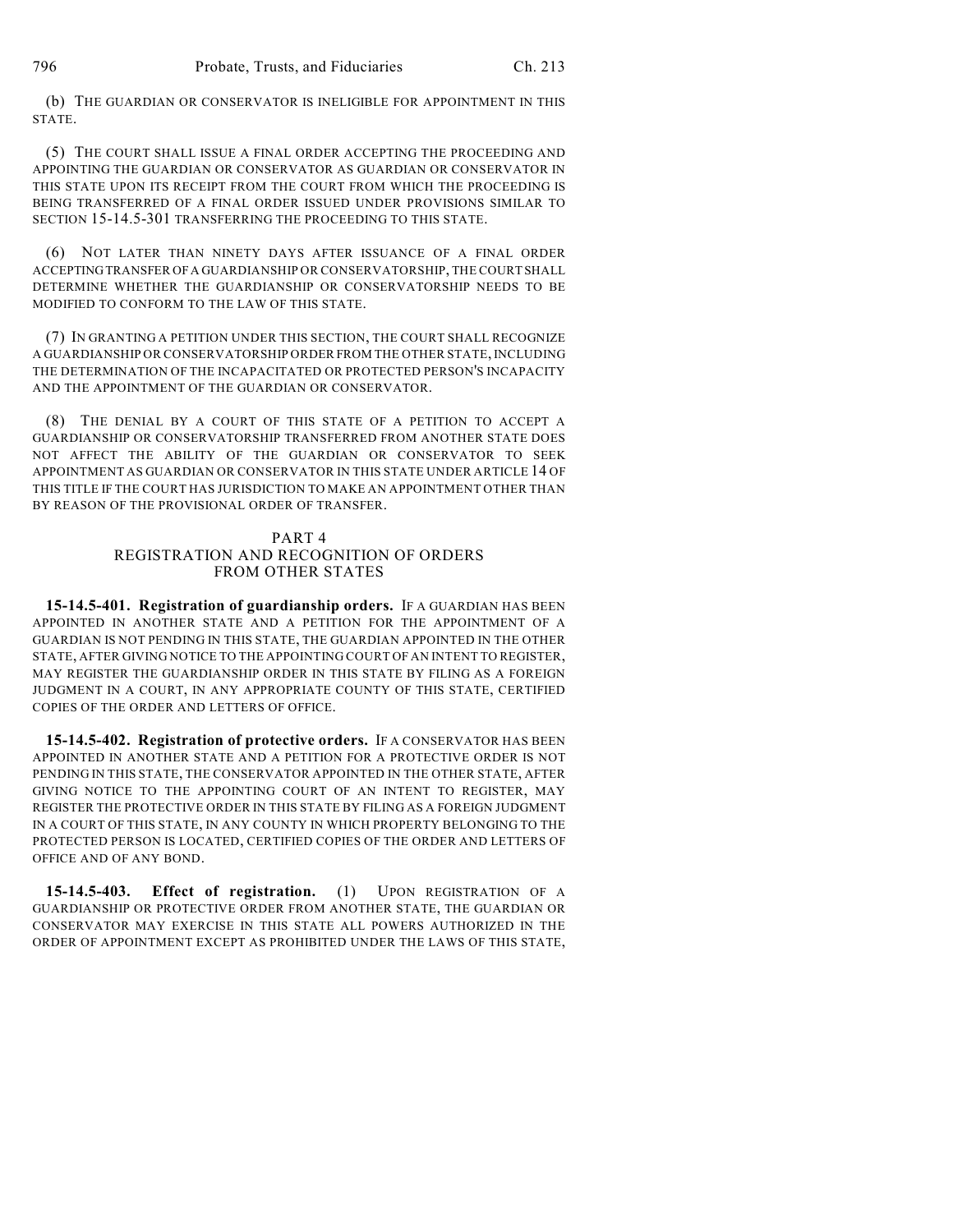INCLUDING MAINTAINING ACTIONS AND PROCEEDINGS IN THIS STATE AND, IF THE GUARDIAN OR CONSERVATOR IS NOT A RESIDENT OF THIS STATE, SUBJECT TO ANY CONDITIONS IMPOSED UPON NONRESIDENT PARTIES.

(2) A COURT OF THIS STATE MAY GRANT ANY RELIEF AVAILABLE UNDER THIS ARTICLE AND OTHER LAW OF THIS STATE TO ENFORCE A REGISTERED ORDER.

## PART 5 MISCELLANEOUS PROVISIONS

**15-14.5-501. Uniformity of application and construction.** IN APPLYING AND CONSTRUING THIS ARTICLE, CONSIDERATION MUST BE GIVEN TO THE NEED TO PROMOTE UNIFORMITY OF THE LAW WITH RESPECT TO ITS SUBJECT MATTER AMONG STATES THAT ENACT IT.

**15-14.5-502. Relation to electronic signatures in global and national commerce act.** THIS ARTICLE MODIFIES, LIMITS, AND SUPERSEDES THE FEDERAL "ELECTRONIC SIGNATURES IN GLOBAL AND NATIONAL COMMERCE ACT", 15 U.S.C. SEC. 7001, ET SEQ., BUT DOES NOT MODIFY, LIMIT, OR SUPERSEDE SECTION 101 (c) OF THAT ACT, 15 U.S.C. SEC. 7001 (c), OR AUTHORIZE ELECTRONIC DELIVERY OF ANY OF THE NOTICES DESCRIBED IN SECTION 103 (b) OF THAT ACT, 15 U.S.C. SEC. 7003 (b).

**15-14.5-503. Transitional provision.** (1) THIS ARTICLE APPLIES TO GUARDIANSHIP AND PROTECTIVE PROCEEDINGS BEGUN ON OR AFTER THE EFFECTIVE DATE OF THIS ARTICLE.

(2) PARTS 1, 3, AND 4 OF THIS ARTICLE AND SECTIONS 15-14.5-501 AND 15-14.5-502 APPLY TO PROCEEDINGS BEGUN BEFORE THE EFFECTIVE DATE OF THIS ARTICLE, REGARDLESS OF WHETHER A GUARDIANSHIP OR PROTECTIVE ORDER HAS BEEN ISSUED.

**SECTION 2.** 15-14-106, Colorado Revised Statutes, is amended to read:

**15-14-106. Subject-matter jurisdiction.** (1) EXCEPT AS PROVIDED IN SUBSECTION (2) OF THIS SECTION, parts 1 to 4 of this article apply to, and the court has jurisdiction over, guardianship and related proceedings for individuals domiciled or present in this state, protective proceedings for individuals domiciled in or having property located in this state, and property coming into the control of a guardian or conservator who is subject to the laws of this state. Such jurisdiction is subject to the provisions of section 19-1-104 (4) and (5), C.R.S., with respect to guardianships for children under the "Colorado Children's Code".

(2) IN MATTERS CONCERNING ADULTS, ARTICLE 14.5 OF THIS TITLE SHALL APPLY AND SHALL SUPERSEDE THE TERMS OF SUBSECTION (1) OF THIS SECTION.

**SECTION 3.** 15-14-107 (2) and (3), Colorado Revised Statutes, are amended to read:

**15-14-107. Transfer of jurisdiction.** (2) (a) EXCEPT AS PROVIDED IN PARAGRAPH (b) OF THIS SUBSECTION (2), if a guardianship or protective proceeding